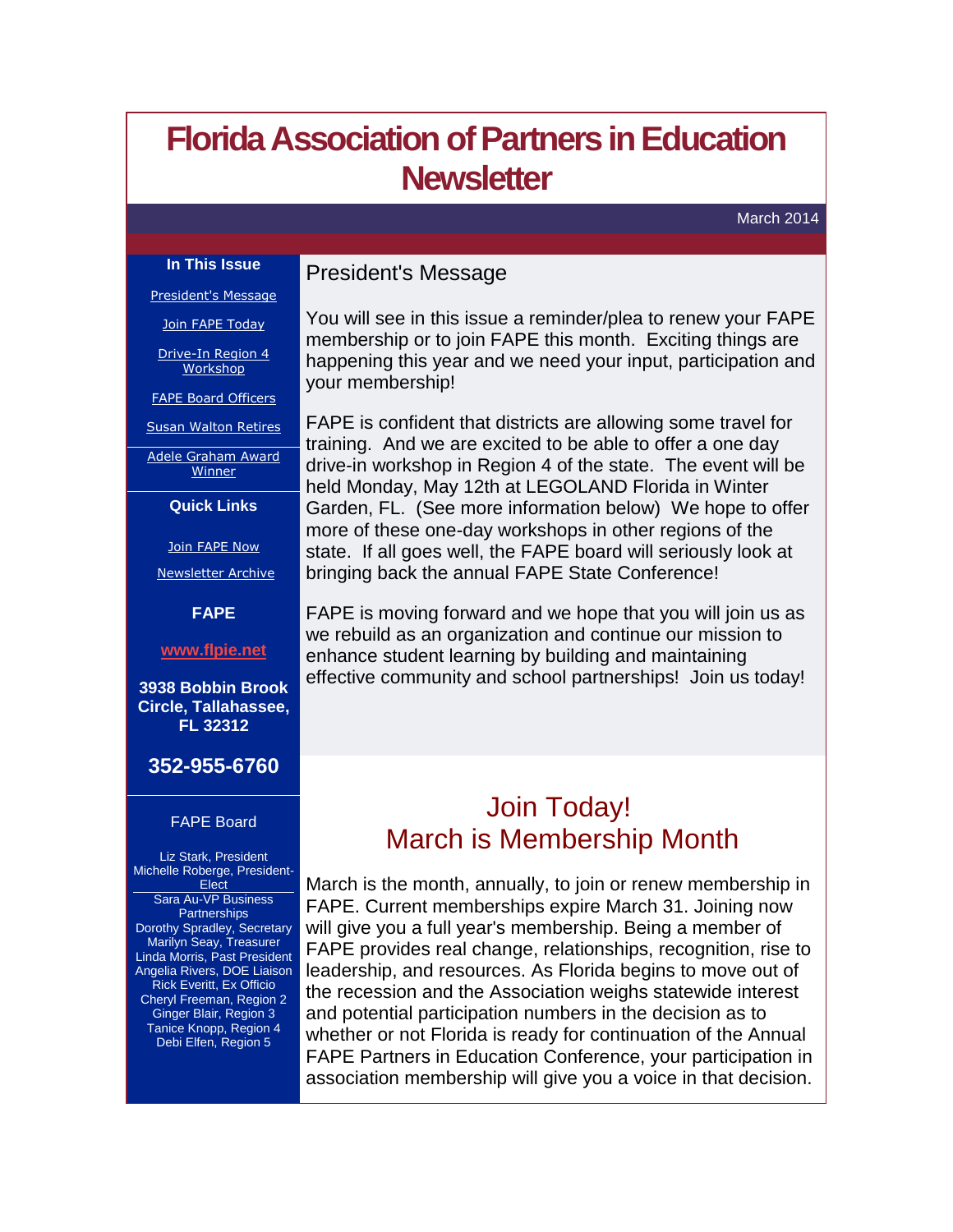<span id="page-1-0"></span>Join or renew today at [www.flpie.net.](http://www.flpie.net/)

The FAPE Difference

FAPE has devoted the last 38 years to networking local school districts in the pursuit of sharing successful practices that promote public involvement in education.

As A Member You Can Expect:

\* Participation in Florida's premier professional organization for school and community involvement coordinators, business partners, educational institutions, and mentoring organizations.

\* Regional Drive-In Workshop opportunities.

\* Opportunities to network and share resources with creative volunteer and partnership coordinators.

\* A dedicated team that will listen to your needs and connect you with school districts or other opportunities and strategies.

\* Regional Representatives willing and able to answer your questions.

\* Mentor Coordinators for new district volunteer or partner coordinators.

\* Training for you and your district via the FAPE website.

\* Connection to statewide school/community involvement program resources.

\* National and state publications, newsletters, updates and alerts.

## Drive-In Region 4 Workshop

The Florida Association of Partners in Education is hosting the first, of what we hope will be a series of one day drive-in workshops on community involvement, May 12 at LEGOLAND Florida with a focus on science, technology, engineering, and math (STEM). Designed for community/parent involvement coordinators volunteer coordinators and Title I instructors/coordinators, this one day seminar will assist district and school-based personnel with information, ideas and hands-on experience in ways to bolster STEM activities and partnerships, as well as tips on infusing STEM into all areas of curriculum.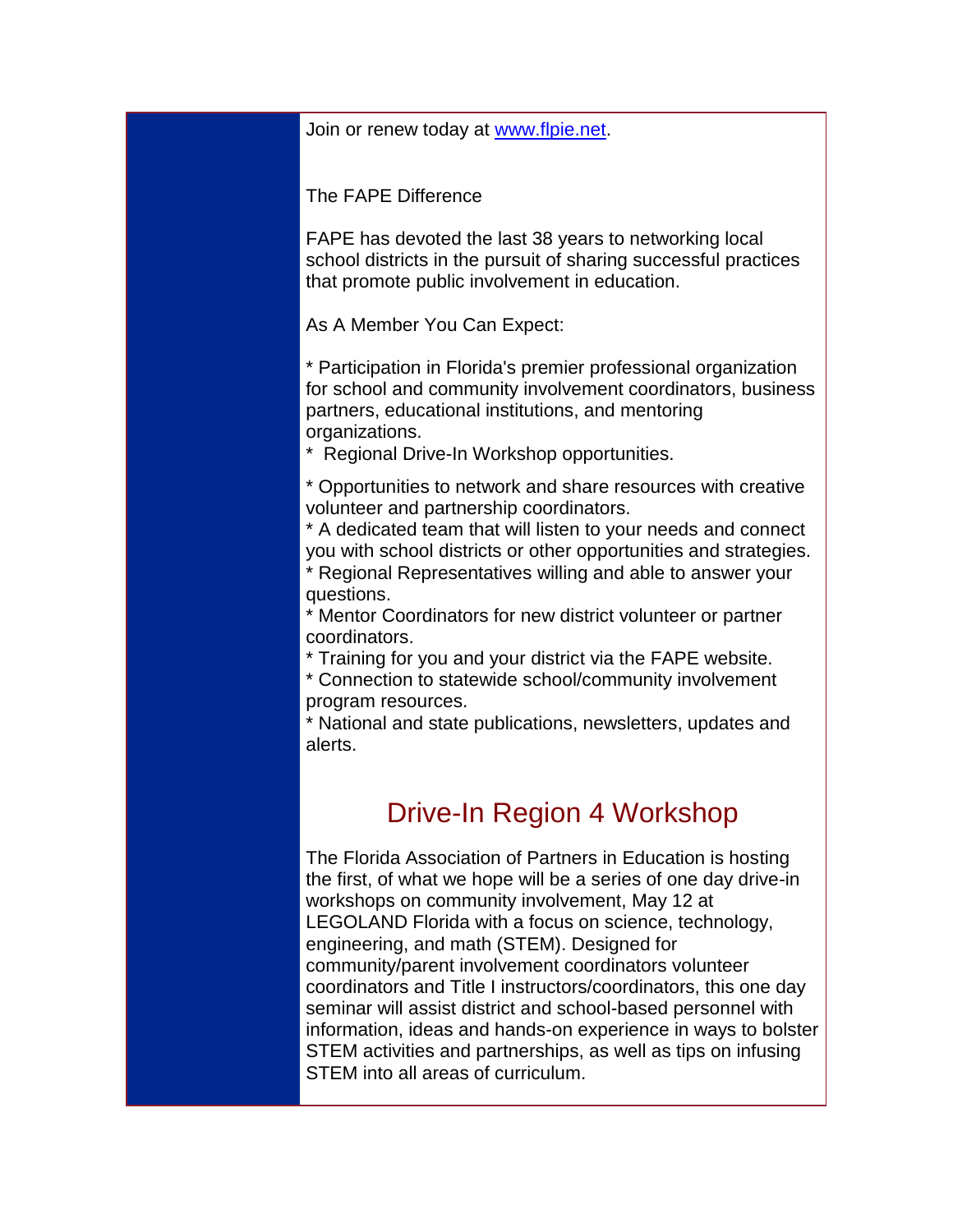<span id="page-2-0"></span>Florida Teacher of the Year, Dorina Sackman, now a finalist for National Teacher of the Year, will be the keynote speaker, highlighting her B.E.L.I.E.V.E. message as well as speaking about her experience in her ESOL classroom at a Title I school and ways STEM can reach more students.

Partnerships between LEGOLAND Florida, LEGO Education, NASA's Educator Resource Center at Kennedy Space Center, the Florida Department of Education and the Florida Association of Partners in Education have come together to make this a reality. Cost is \$75, which includes lunch, and the day runs from 8:45am until 3:00pm on Monday, May 12. Don't miss this fun day of training!!! Registration information will be coming soon!



# **FAPE Board Officers to Be Elected in March**

The election of FAPE Board treasurer and secretary is scheduled for March 31, 2014. Officers will be elected for a two year term, July 2014 through June 2016. The Nominating Committee, chaired by Linda Morris, Past President, submits the following candidates. Members will receive online ballots, for the purpose of voting, thirty days following this announcement.

TREASURER: Marilyn Seay, Leon, former director of the Florida Education Foundation

SECRETARY: Dorothy Spradley, Columbia District Schools Coordinator of Volunteer Programs.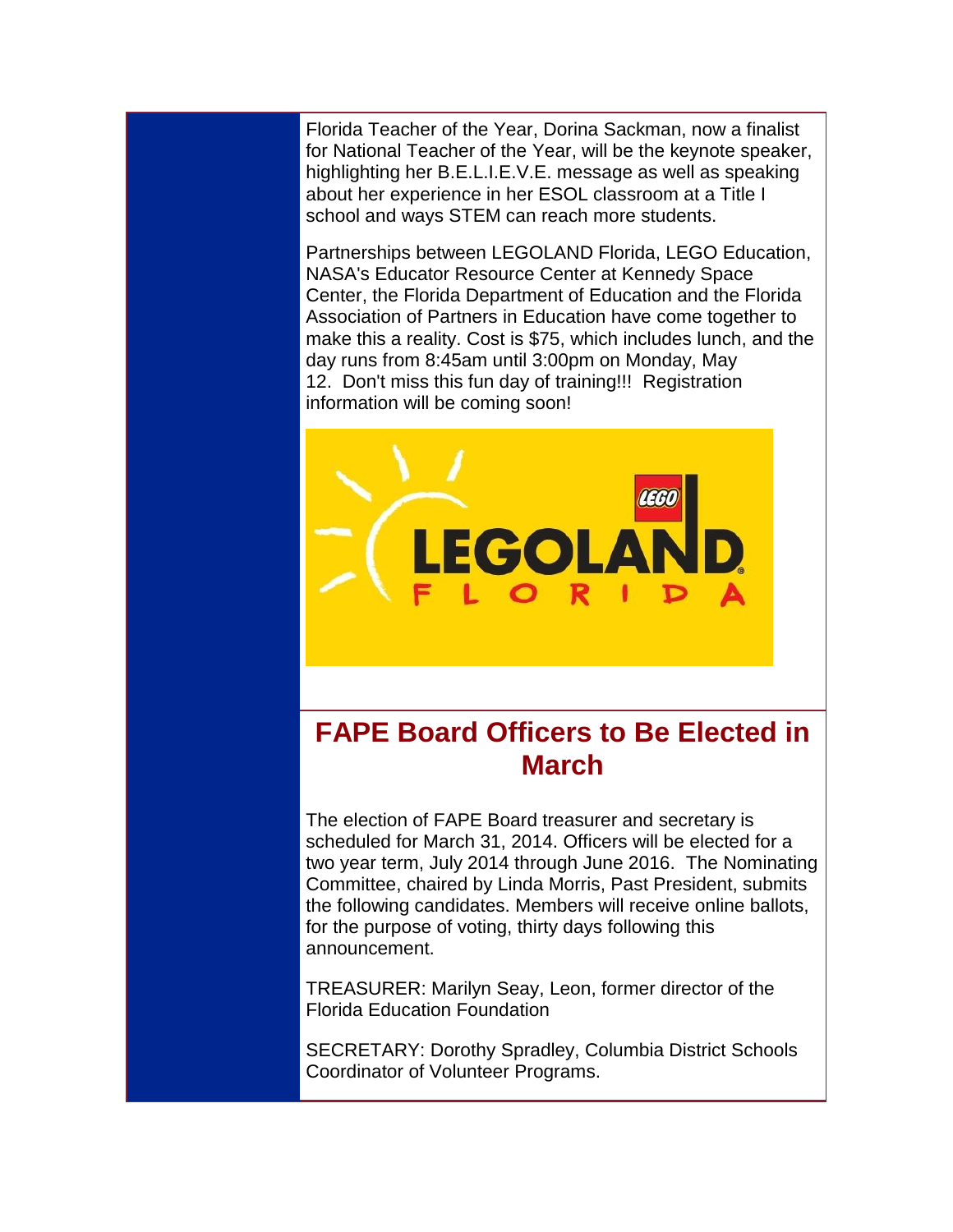### **Susan Walton, FLDOE, Retires**

Susan Walton retired from the Florida Department of Education on December 31, 2013. We are sad that she will no longer be our contact, support and friend at FLDOE. However, we are happy that she will be able to do other fun things, like sleep in!

Susan Walton's commitment to education and volunteerism has encompassed most of her adult life. Her illustrious career in education began as an elementary teacher for grades 4, 5, and 6 in Hollywood, FL, at Fairway Elementary. For the last 23 years, Susan has worked as a consultant, then Coordinator for Community Outreach and Family Involvement, and most recently Director of Special Projects for the Bureau of Family and Community Outreach.

She initiated several statewide community task forces on intergenerational programs and family involvement. Her sustained support for community involvement is reflected in her continuous leadership and work with the Panhandle Area Education Consortium and several school district coordinators to expand community outreach training. In her tenure with the Department of Education, Susan has published several books. These include Sparkplugs, Family Resource Directory, Intergenerational Handbook, and Parent Primer.

She has been a valuable resource for school district volunteer/community outreach programs. Her strong support, commitment and leadership for community involvement in Florida's schools were reflected through her appointment by the Commissioner of Education to represent the Department of Education on various boards, associations and committees. These include, but are not limited to the Florida Association of Partners in Education (FAPE), Florida PTA and Florida School Health & Education Consortium. She was an outstanding FAPE board member and supporter!

She has been an active community volunteer working with civic organizations, serving on school committees, chairing school fundraising committees, teaching Sunday school, participating with her church in outreach activities, and has actively served on boards of homeowners' associations. Susan will be missed, but now she will have more time to volunteer!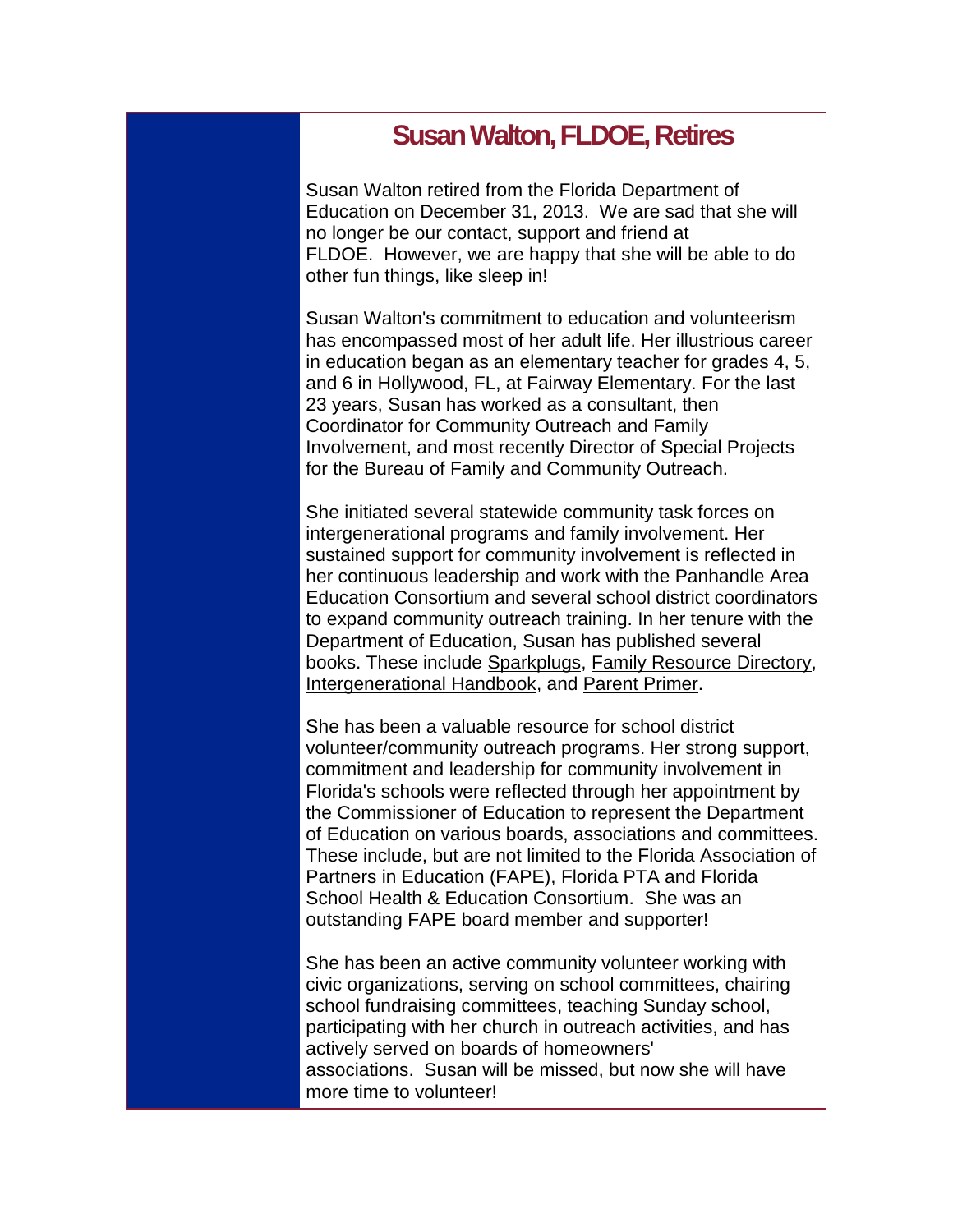

Susan Walton

## 2013 Adele Graham Award

<span id="page-4-0"></span>The 2013 Adele Graham Award winner, Dorothy Spradley, is a strong example of the reason this award is named in honor of Adele Graham. Like Mrs. Graham, Dorothy is a focused, committed, and consistent supporter of pubic school volunteerism and community involvement.

Mrs. Spradley has faithfully served the Columbia County Schools for several decades. She began her career as a fourth grade teacher at Summers Elementary School and was appointed the Curriculum Resource Teacher in 1994. Then in 1996, she was appointed the District Volunteer Coordinator, a position she currently holds.

Under her leadership, the Community Involvement Office of Columbia County has grown in its scope and generates over a million dollars of in-kind services to the families of Columbia County. Mrs. Spradley is a charter member of Take Stock in Children Regional Board, serves on the Columbia County Public Schools Foundation Board as Chair, and is a member of Altrusa International, a community service organization in Lake City. At the State level, she serves as Secretary for the Florida Association of Partners in Education. Mrs. Spradley is often requested by the Florida Department of Education (DOE) to participate as a trainer for community involvement best practices.

 "Receiving this award on behalf of my colleagues in FAPE and all volunteer coordinators across Florida is truly an honor. I could not do what I do without the support of the FAPE Board, who are my role models, and my county administration and site based volunteer coordinators. I love and enjoy my job making a